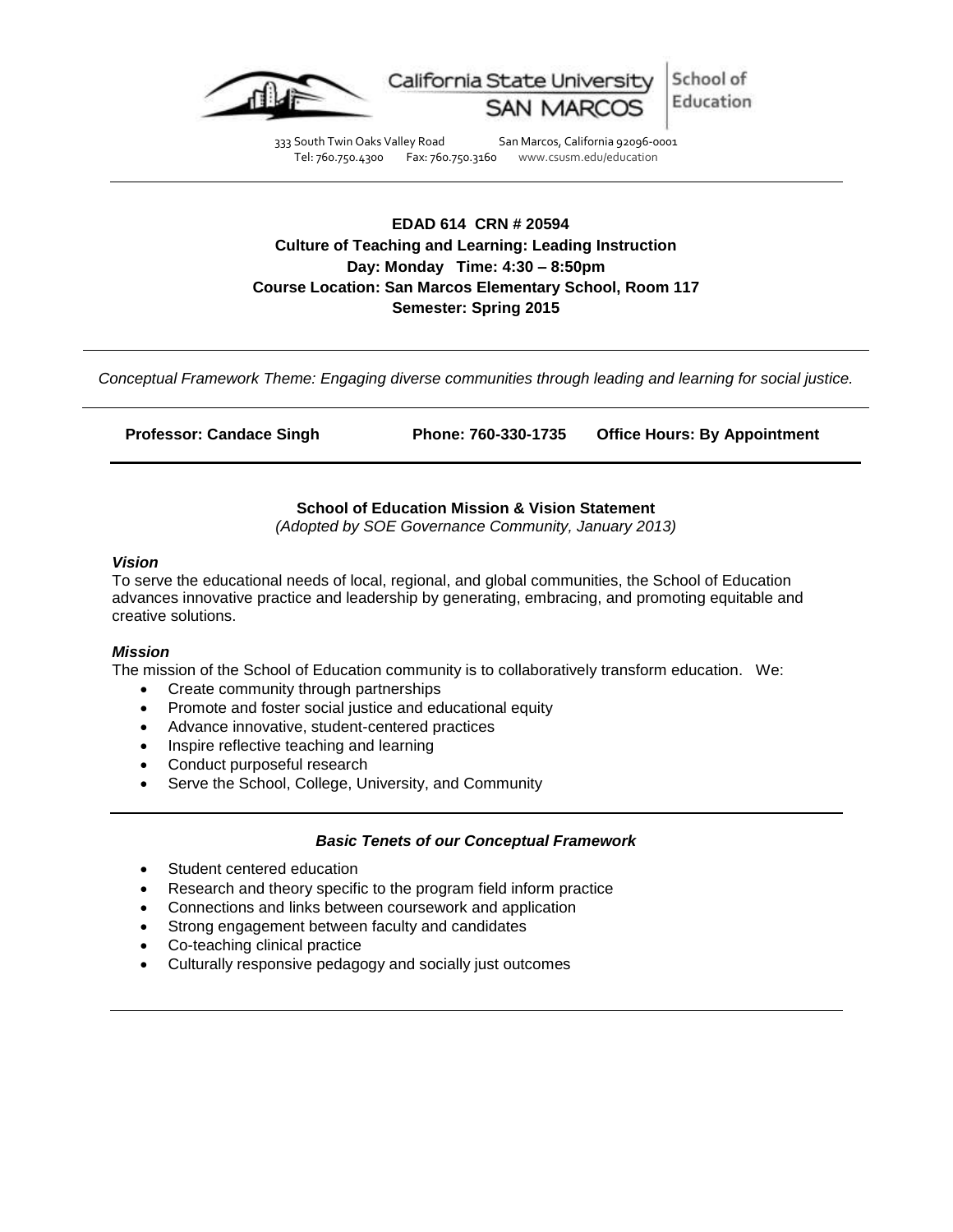# **COURSE DESCRIPTION**

This course addresses the candidate's knowledge of California student academic content and curriculum standards, research-based instructional and assessment practices, and the candidate's ability to assess classroom instruction and provide focused, constructive feedback to teachers. The program develops candidates' knowledge of how to integrate creativity, collaboration, communication and critical thinking skills with the content standards. The program provides multiple opportunities for each candidate to learn, practice, and reflect on instructional leadership.

## **Course Objectives**

## KNOWLEDGE *– The candidate will:*

- Develop and refine their personal vision of education and instruction through multiple opportunities to reflect and by developing ways to engage self and others through reflective activities.
- Learn to guide the ongoing and long-term professional development of all staff consistent with the ongoing effort to improve learning for all students.
- Learn to communicate decisions based on relevant data and research about effective teaching and learning, leadership, management practices, equity and access.
- Learn to encourage and inspire others to higher level of performance, commitment, and motivation, and to communicate knowledge effectively about the curriculum and its articulation across programs and grade levels to multiple audiences in the school community.

## SKILLS – *The candidate will:*

- Apply learning, curricular, and instructional theory to the design, implementation and evaluation of standards-based instruction and assessment programs and lead the improvement of those programs.
- Become a critical consumer of educational research; use research and site based data to design implement, support, evaluate, and improve instructional programs; and drive the professional development of staff.
- Study and apply the knowledge of diverse learning styles and differentiated instructional strategies to address the needs of all learners and staff.
- Engage in discussions and successfully address authentic, complex school issues, including meeting the needs of students with disabilities, evaluating employees, and providing appropriate services in different settings for English Learners, ensuring school safety, administering student behavior programs, and addressing harassment.

# ATTITUDES and VALUES – *The candidate will:*

Develop and refine their personal vision of education and instruction through multiple opportunities to reflect and by developing ways to engage self and others through reflective activities.

### **STUDENT LEARNING OUTCOMES**

CCTC Standards, 2013. California Administrator Performance Expectations (CAPEs)

CAPE 5: Promoting Implementation of K-12 Standards, Pedagogical Skills, Effective Instructional Practices and Student Assessments for Content Instruction

CAPE 6: Evaluating, Analyzing, and Providing Feedback on the Effectiveness of Classroom Instruction to Promote Student Learning and Teacher Professional Growth

CAPE 7: Demonstrating Understanding of the School and Community Context, Including the Instructional Implications of Cultural/Linguistic, Socioeconomic, and Political Factors

CAPE 12: Instituting a Collaborative, Ongoing Process of Monitoring and Revising the Growth Plan Based on Student Outcomes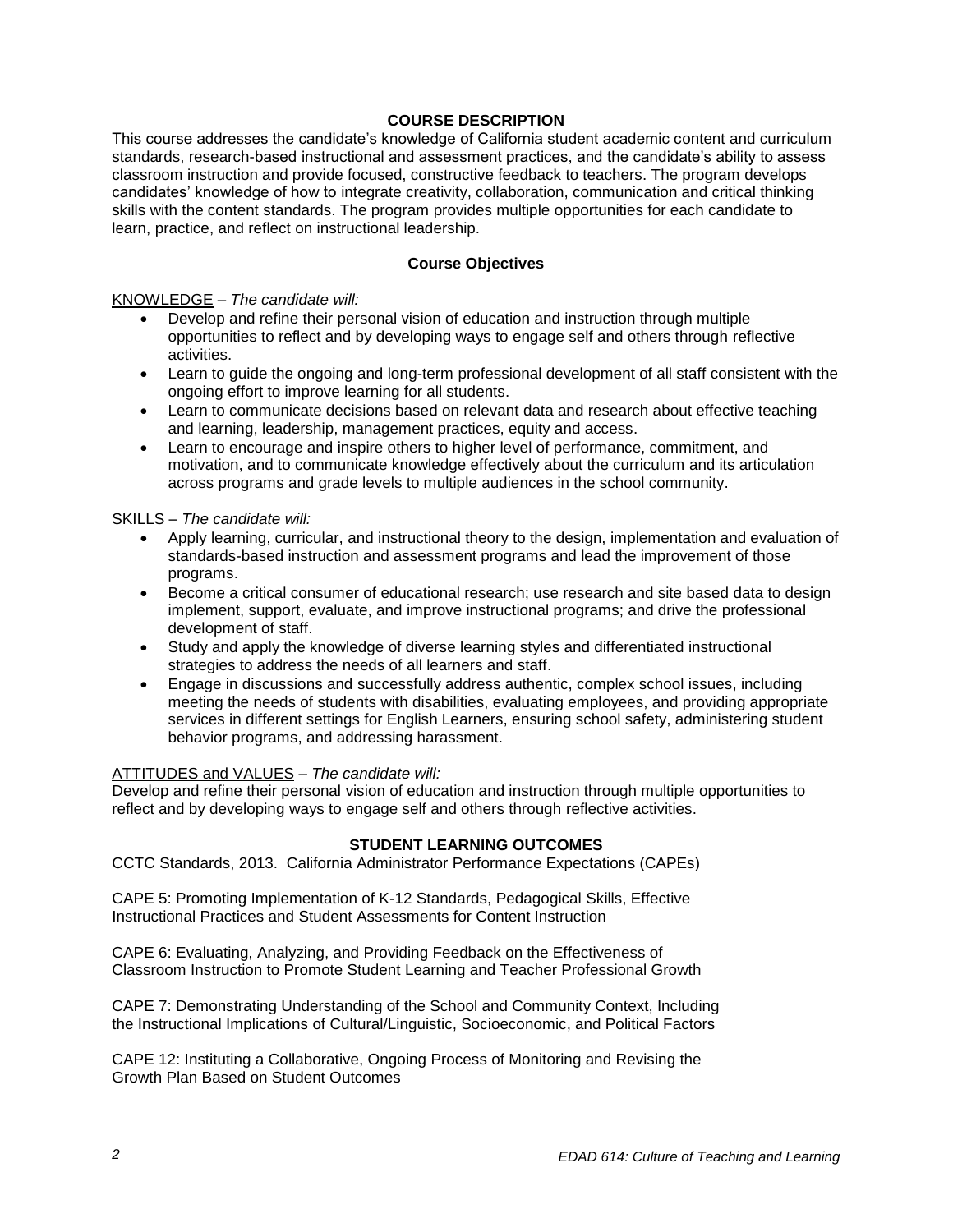CAPE 14: Helping Teachers Improve Their Individual Professional Practice Through Professional Growth Activities

CAPE 15: Identifying and Facilitating a Variety of Professional and Personal Growth Opportunities for Faculty, Staff, Parents, and Other Members of the School Community in Support of the Educational Program

CAPE 16: Understanding and Managing the Complex Interaction of All of the School's Systems to Promote Teaching and Learning

# **Required Texts**

- American Psychological Association (APA) (2010). *Publication manual of the American Psychological Association* (6th ed.). Washington, DC: APA.
- Kouzes, J. & Posner, B. (2012). *The leadership challenge: How to make extraordinary things happen in organizations* (5<sup>th</sup> ed.). San Francisco, CA: Jossey-Bass.
- Weisman, L., Allen, L., & Foster, E. (2013*). The multiplier effect: Tapping into the genius inside our schools.* Thousand Oaks, CA: Corwin Press.
- WestEd (2003). *Moving leadership standards into everyday work: Descriptions of practice*. San Francisco, CA: WestEd.

# **GENERAL CONSIDERATIONS**

# **Assessment of Professional Dispositions**

Assessing a candidate's dispositions within a professional preparation program is recognition that teaching and working with learners of all ages requires not only specific content knowledge and pedagogical skills, but positive attitudes about multiple dimensions of the profession. The School of Education has identified six dispositions – social justice and equity, collaboration, critical thinking, professional ethics, reflective teaching and learning, and life-long learning—and developed an assessment rubric. For each dispositional element, there are three levels of performance - *unacceptable*, *initial target*, and *advanced target*. The description and rubric for the three levels of performance offer measurable behaviors and examples.

The assessment is designed to provide candidates with ongoing feedback for their growth in professional dispositions and includes a self-assessment by the candidate. The dispositions and rubric are presented, explained and assessed in one or more designated courses in each program as well as in clinical practice. Based upon assessment feedback candidates will compose a reflection that becomes part of the candidate's Teaching Performance Expectation portfolio. Candidates are expected to meet the level of *initial target* during the program.

# **School of Education Attendance Policy**

Due to the dynamic and interactive nature of courses in the School of Education, all candidates are expected to attend all classes and participate actively. At a minimum, candidates must attend more than 80% of class time, or s/he may not receive a passing grade for the course at the discretion of the instructor. Individual instructors may adopt more stringent attendance requirements. Should the candidate have extenuating circumstances, s/he should contact the instructor as soon as possible. *(Adopted by the COE Governance Community, December 1997).*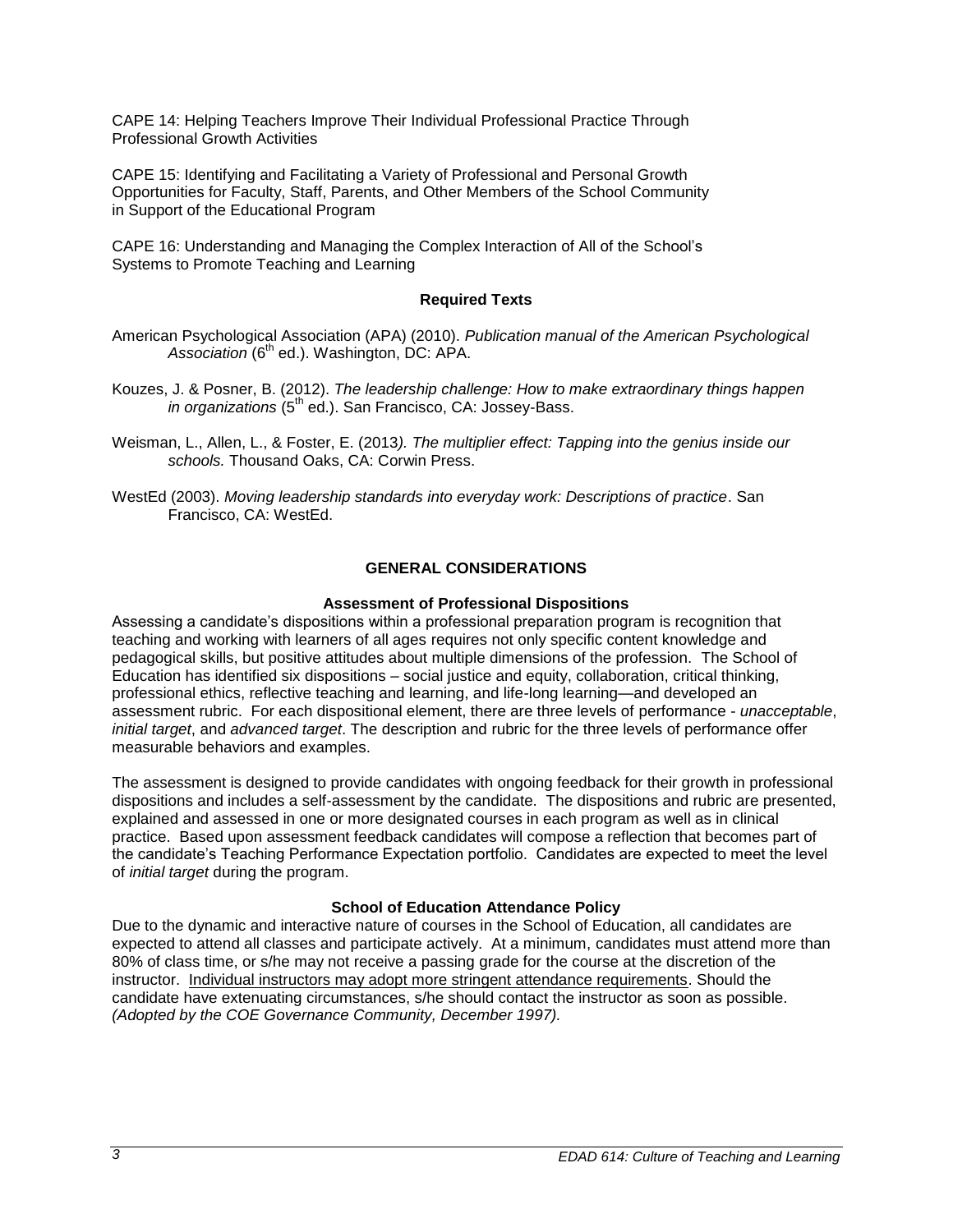## **Students with Disabilities Requiring Reasonable Accommodations**

Candidates with disabilities who require reasonable accommodations must be approved for services by providing appropriate and recent documentation to the Office of Disable Student Services (DSS). This office is located in Craven Hall 4300, and can be contacted by phone at (760) 750-4905, or TTY (760) 750-4909. Candidates authorized by DSS to receive reasonable accommodations should meet with their instructor during office hours or, in order to ensure confidentiality, in a more private setting.

## **All University Writing Requirement**

This course meets the university requirements of 2500 words. Students are expected to write at the graduate studies level. Specific required writing assignments are explained in the course assignments section.

# **Csusm Academic Honesty Policy**

"Students will be expected to adhere to standards of academic honesty and integrity, as outlined in the Student Academic Honesty Policy. All written work and oral presentation assignments must be original work. All ideas/materials that are borrowed from other sources must have appropriate references to the original sources. Any quoted material should give credit to the source and be punctuated with quotation marks.

Students are responsible for honest completion of their work including examinations. There will be no tolerance for infractions. If you believe there has been an infraction by someone in the class, please bring it to the instructor's attention. The instructor reserves the right to discipline any student for academic dishonesty in accordance with the general rules and regulations of the university. Disciplinary action may include the lowering of grades and/or the assignment of a failing grade for an exam, assignment, or the class as a whole."

Incidents of Academic Dishonesty will be reported to the Dean of Students. Sanctions at the University level may include suspension or expulsion from the University.

### **Plagiarism**

As an educator, it is expected that each candidate will do his/her own work, and contribute equally to group projects and processes. Plagiarism or cheating is unacceptable under any circumstances. If you are in doubt about whether your work is paraphrased or plagiarized see the Plagiarism Prevention for Students website [http://library.csusm.edu/plagiarism/index.html.](http://library.csusm.edu/plagiarism/index.html) If there are questions about academic honesty, please consult the University catalog.

### **Use of Technology**

Candidates are expected to demonstrate competency in the use of various forms of technology (i.e. word processing, electronic mail, Moodle, use of the Internet, and/or multimedia presentations). Specific requirements for course assignments with regard to technology are at the discretion of the instructor. Keep a digital copy of all assignments for use in your portfolio. All assignments will be submitted online, and some will be submitted in hard copy as well. Details will be given in class.

### **Electronic Communication Protocol**

Electronic correspondence is a part of your professional interactions. If you need to contact the instructor, e-mail is often the easiest way to do so. It is my intention to respond to all received e-mails in a timely manner. Please be reminded that e-mail and on-line discussions are a very specific form of communication, with their own nuances and etiquette. For instance, electronic messages sent in all upper case (or lower case) letters, major typos, or slang, often communicate more than the sender originally intended. With that said, please be mindful of all e-mail and on-line discussion messages you send to your colleagues, to faculty members in the School of Education, or to persons within the greater educational community. All electronic messages should be crafted with professionalism and care.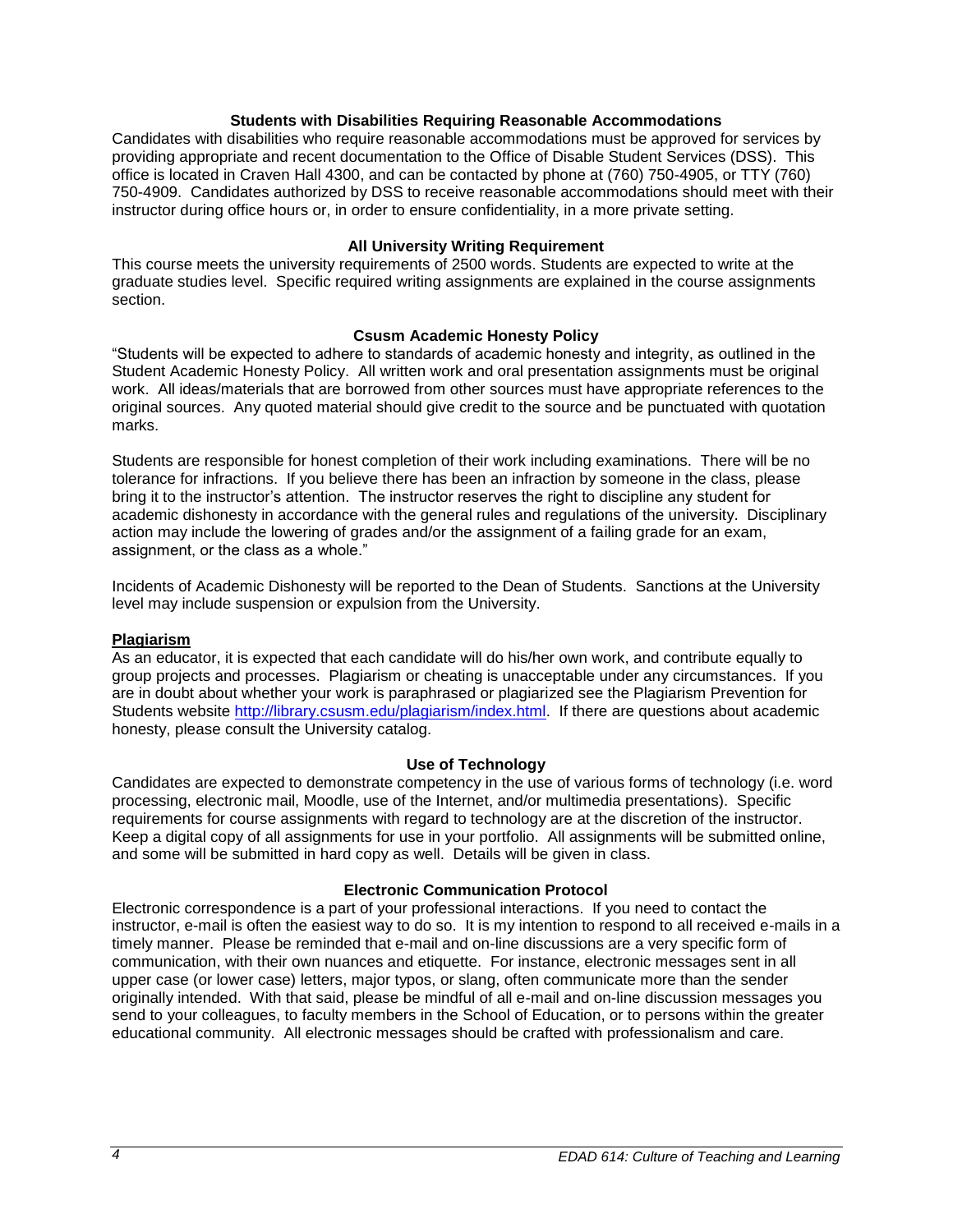Things to consider:

- Would I say in person what this electronic message specifically says?
- How could this message be misconstrued?
- Does this message represent my highest self?
- Am I sending this electronic message to avoid a face-to-face conversation?

In addition, if there is ever a concern with an electronic message sent to you, please talk with the author in person in order to correct any confusion.

# **ASSIGNMENTS AND GRADING**

## **Reading Notes and Posts**

The nature of this class relies heavily on classroom dialogue. Therefore attendance and preparation for class are essential. Written reading response notes and posts to the course Facebook page are designed to assess preparedness for class will be due the Sunday evening before each class session. Reading notes/posts will reflect your thoughts on assigned readings for that date. Individual reading notes/posts are not graded; rather their timely completion are noted and credit is given on the basis of having completed the assignment for the semester. Reading notes/posts will not be accepted late.

## **Leadership Practices Case Study**

Using the theoretical framework of the *Five Practices of Exemplary Leadership* outlined by Kouzes and Posner in The Leadership Challenge (2012), you will write a 7-10 page case study of a leader you work with. This paper will include in introductory description of the leader you are studying, followed by a detailed description of their leadership practices aligned to the research of Kouzes and Posner. The paper will also include a personal reflection of what you have learned about your own leadership as it relates to the Five Practices and your personal goals for the future. . A detailed description of the expectations for this assignment will be provided in class.

# **Instructional Conference Summary**

Using a specific instructional observation and conference format taught in class, you will observe a lesson taught by a colleague in your school, prepare an instructional conference with written feedback for the teacher, and conduct an instructional conference with the teacher on what you observed. You will then reflect on the experience in a 1-2 page written summary. A detailed description of the expectations for this assignment will be provided in class.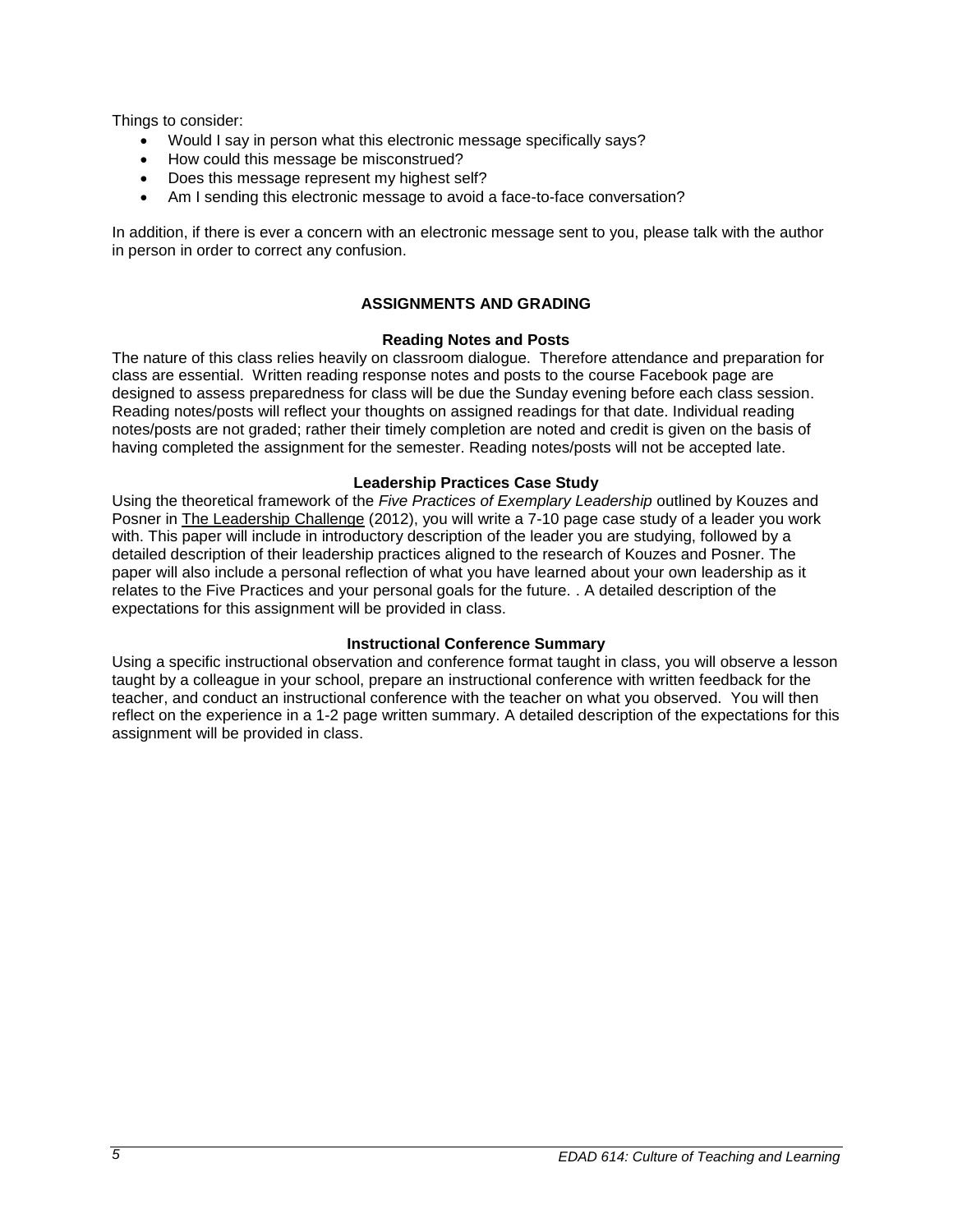# **TIMELINE FOR EDAD 614: LEADING INSTRUCTION ~ SPRING 2015**

| <b>Class</b><br>Date | <b>Assignment Due</b>                                                                                                                                                                        | <b>Topic</b>                                                                                                                                                                                                             |
|----------------------|----------------------------------------------------------------------------------------------------------------------------------------------------------------------------------------------|--------------------------------------------------------------------------------------------------------------------------------------------------------------------------------------------------------------------------|
| 1/26                 |                                                                                                                                                                                              | Introductions/Class Structure<br>~What People Look for in Their Leaders<br>~When Leaders Are at Their Best<br>~Enhancing Your Instructional Toolbox to Support<br><b>Teachers</b>                                        |
| 2/2                  | <b>Reading Notes and Posts</b><br>$MLS: v-4$<br>Multiplier Effect: 1-19<br>Leadership Challenge: 1-40<br>FB Posts due by: 2/1 at 5pm                                                         | Guest Speaker, Gabriella Gomez, Principal, SMUSD<br>~Instructional Leadership in The Common Core Era                                                                                                                     |
| 2/9                  | <b>Reading Notes and Posts</b><br>MLS: 13-15<br>Multiplier Effect: 21-44<br>Leadership Challenge: 156-211<br>FB Posts due by: 2/8 at 5pm                                                     | Developing the School Culture and Guiding the<br><b>Instructional Program: Culture and Systems</b><br>~Classroom Walk Through<br>~Observation/Instructional Conferencing<br>~Challenge the Process and The Talent Finder |
| 2/16                 | Reading Notes and Posts<br>MLS: 16-17<br>Multiplier Effect: 45-67<br>Leadership Challenge: 100-153<br>FB Posts due by: 2/15 at 5pm                                                           | Keeping the Vision as the Central Focus<br>~Communicating Your Vision<br>~Developing a Professional Learning Community<br>~ Inspire a Shared Vision and The Liberator                                                    |
| 2/23                 | <b>Reading Notes and Posts</b><br>MLS: 5-11<br>Multiplier Effect: 69-90<br>Leadership Challenge: 41-97<br>FB Posts due by: 2/22 at 5pm                                                       | Leading by Example and Guiding the Professional<br><b>Growth of Staff</b><br>~Clarifying Your Values and Setting the Example<br>~Developing Teacher Leaders<br>~Model the Way and The Challenger                         |
| 3/2                  | <b>Reading Notes and Posts</b><br>MLS: 18-19<br>Multiplier Effect: 91-110<br>Leadership Challenge: 216-269<br>FB Posts due by: 3/1 at 5pm                                                    | <b>Independent Study:</b><br><b>Case Study and Instructional Conference</b><br>~Enable Others to Act and The Community Builder                                                                                           |
| 3/9                  | <b>Reading Notes and Posts</b><br>MLS: 20-21<br>Multiplier Effect: 111-131<br>Multiplier Effect: 133-147<br>FB Posts due by: 3/8 at 5pm<br><b>Instructional Conference</b><br><b>Summary</b> | <b>Choosing the Right Drivers for System Reform</b><br>~It's Being Done: Academic Success in Unexpected<br><b>Schools</b><br>~ The Investor and The Accidental Diminisher                                                |